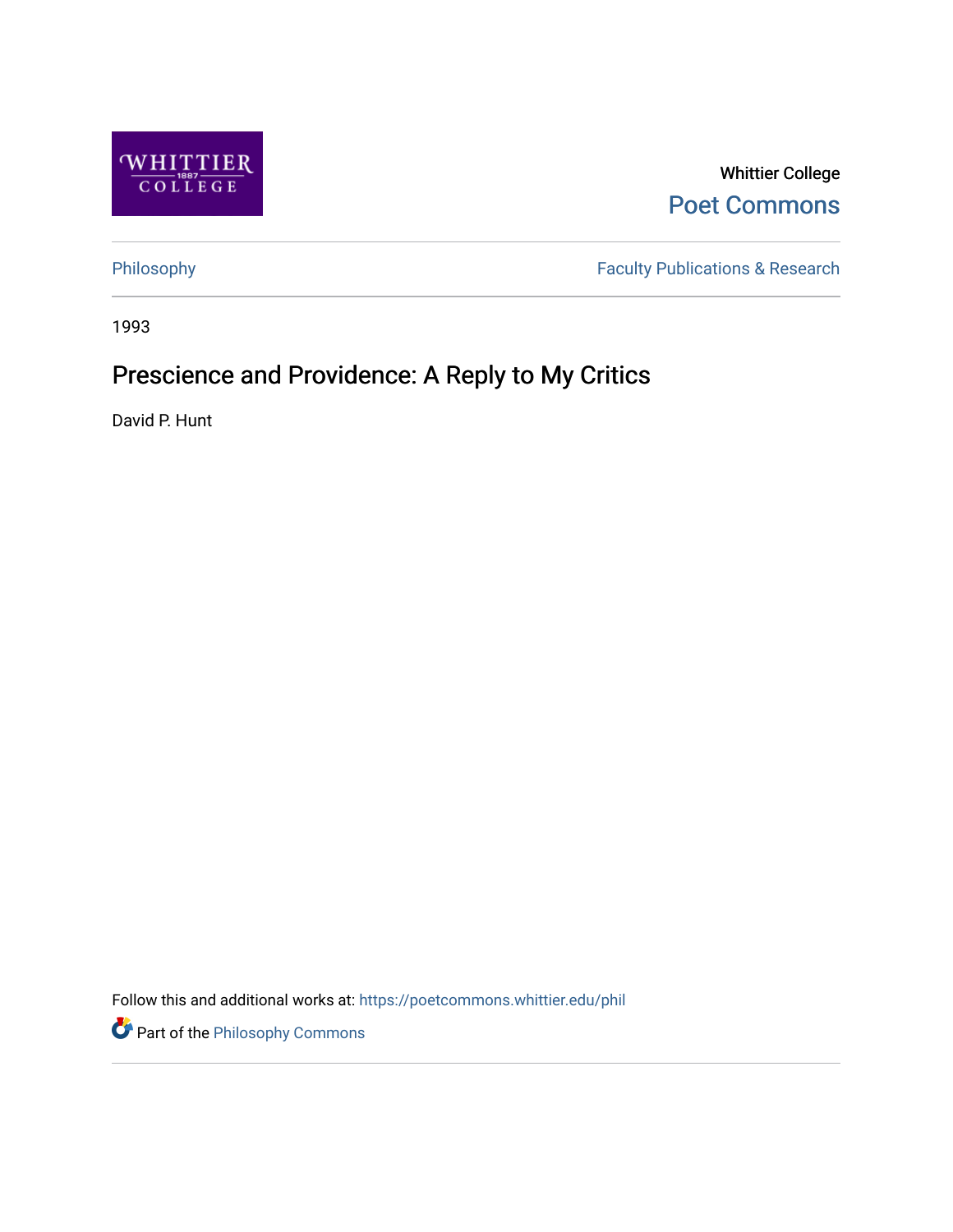# [Faith and Philosophy: Journal of the Society of Christian](https://place.asburyseminary.edu/faithandphilosophy)  [Philosophers](https://place.asburyseminary.edu/faithandphilosophy)

[Volume 10](https://place.asburyseminary.edu/faithandphilosophy/vol10) | [Issue 3](https://place.asburyseminary.edu/faithandphilosophy/vol10/iss3) Article 11

7-1-1993

## Prescience and Providence: A Reply to My Critics

David P. Hunt

Follow this and additional works at: [https://place.asburyseminary.edu/faithandphilosophy](https://place.asburyseminary.edu/faithandphilosophy?utm_source=place.asburyseminary.edu%2Ffaithandphilosophy%2Fvol10%2Fiss3%2F11&utm_medium=PDF&utm_campaign=PDFCoverPages)

#### Recommended Citation

Hunt, David P. (1993) "Prescience and Providence: A Reply to My Critics," Faith and Philosophy: Journal of the Society of Christian Philosophers: Vol. 10 : Iss. 3 , Article 11. DOI: 10.5840/faithphil199310346 Available at: [https://place.asburyseminary.edu/faithandphilosophy/vol10/iss3/11](https://place.asburyseminary.edu/faithandphilosophy/vol10/iss3/11?utm_source=place.asburyseminary.edu%2Ffaithandphilosophy%2Fvol10%2Fiss3%2F11&utm_medium=PDF&utm_campaign=PDFCoverPages) 

This Article is brought to you for free and open access by the Journals at ePLACE: preserving, learning, and creative exchange. It has been accepted for inclusion in Faith and Philosophy: Journal of the Society of Christian Philosophers by an authorized editor of ePLACE: preserving, learning, and creative exchange.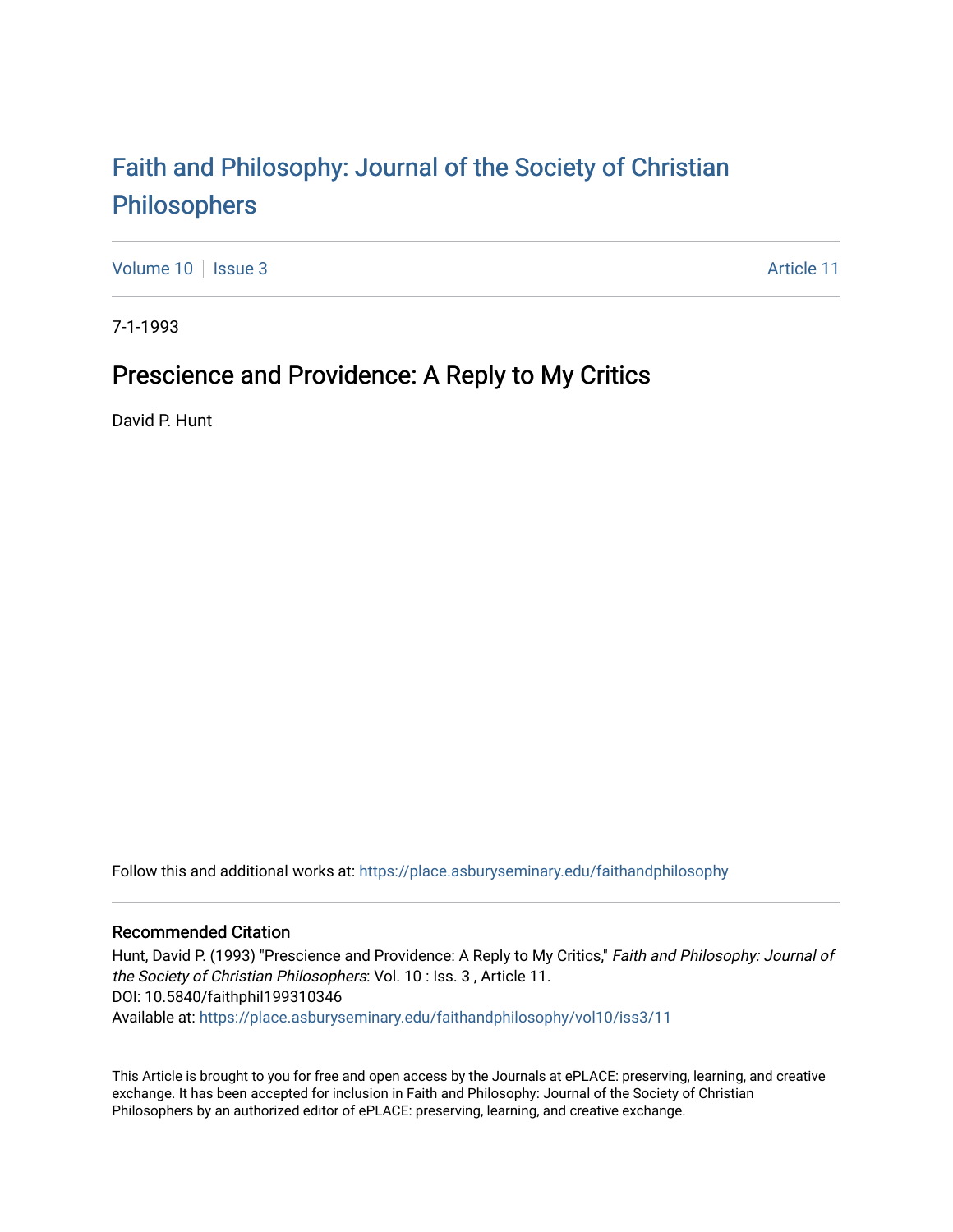### PRESCIENCE AND PROVIDENCE: A REPLY TO MY CRITICS

### David P. Hunt

I respond to the two critiques of my position on the providential usefulness of simple foreknowledge. Professor Kapitan objects that I have not directly addressed his main argument against deliberating while holding a belief about the outcome of the deliberation. Perhaps he is right; in any event, I address that argument here and find it wanting. Professor Basinger focuses his attack on my scenario for divine decision-making. I reply that he has misunderstood the role of that scenario, that his proffered counterexample fails, and that it would not refute my position even if it succeeded.

I am delighted that my defense of the traditional view on providence and foreknowledge has attracted the attention of two of the most able spokesmen for the opposing view. I am not much persuaded by what they say on behalf of the new consensus, but I welcome the opportunity offered by their remarks to extend and clarify my own position.

Let me begin with the essay by Professor Kapitan. The bulk of his paper is devoted to what I shall refer to as his "main argument" in support of the Doxastic Principle; this is followed by a restatement of his position on a key example discussed in my paper, and the application of his main argument to my suggested scenario for divine decision-making. I shall take these in reverse order.

My only comment on Kapitan's discussion of my decision-making scenario is that he is wrong to read it as a process that occurs over time. The scenario merely sets forth the order of *dependence* among the key elements in God's practical reasoning: the initial conditional decisions, simple foreknowledge, practical conclusions, and providential acts. The relations of logical priority among these items are independent of whether they subsist in time or in some eternal present. The latter is immune to Kapitan's critique; as for the former, my response will have to await an examination of Kapitan's main argument.

If Kapitan has misinterpreted my account of divine decision-making, I am prepared to allow that I have misinterpreted his position on Quinn's Smith-White example. He denies holding the view I attributed to him, according to which a conditional decision is merely implemented when its antecedent is satisfied; instead, he asserts that antecedent-satisfaction is the occasion for a distinct decision, guided by the original conditional decision. If this is his

FAITH AND PHILOSOPHY Vol. 10 No.3 July 1993 All rights reserved.

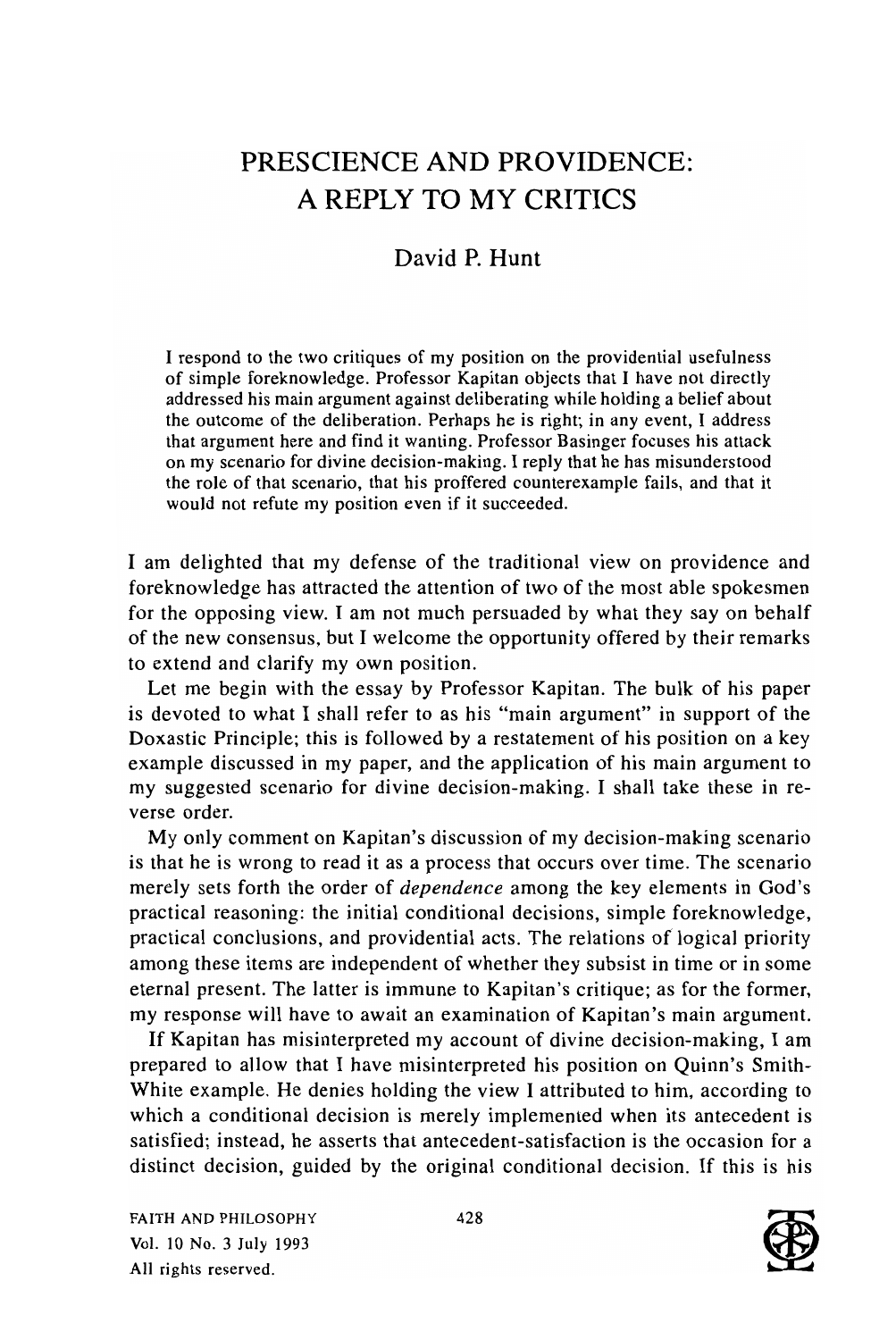view, however, we must ask whether it is consistent with his support for the Doxastic Principle.

Assuming that two decisions are made by Smith with regard to White's invitation, how should these decisions be characterized? The obvious answer is that they are of the following form (the phrase in square brackets indicating the content of the decision):

Decision I:  $X$  decides at  $t_1$  [to do A if C obtains].

Decision II:  $X$  decides at  $t_2$  (when C obtains) [to do A].

But if we accept this characterization of the two decisions, Kapitan's thesis requires not only that no belief about Decision I should immediately precede that decision, but that no belief about Decision II should immediately precede *that* decision. Now if X comes to believe subsequent to Decision I but prior to the obtaining of C that C *will* obtain, and on this basis comes to believe further that he will do A (since Decision I has already been made and is thus available for inference), then it seems that X might hold an immediately prior belief about a decision that has not yet been made (since Decision II occurs when C obtains, and C does not yet obtain). Clearly the game is lost for Kapitan if he does not do something about Decision II.

If I now understand him correctly, his response is not to replace Decision II with a *non-decision* (e.g., a mere *implementation);* rather, it is to replace Decision II with another decision, perhaps

Decision III:  $X$  decides at  $t_3$  (when X comes to believe that C will obtain) [to do A when C obtains].

This decision comes before or simultaneous with the belief, not later. If this is Kapitan's position, our disagreement is really over whether there are any cases of X coming to believe prior to t2 that he will do A which follow the Decision 1+11 model, or whether all cases of this type conform to the Decision I+III model. My own view is that, while the Smith-White case might plausibly be assimilated to the 1+111 model, Sally's case is most naturally interpreted as belonging to the 1+11 variety. Sally has committed herself to making a decision which depends on the toss of the coin. If this commitment is sufficiently strong to survive the foreknowledge that she will decide in favor of Chester (as I see no reason for denying), then she will make a decision whose form will correspond to Decision II rather than Decision III. But a full defense of this view (which I am undertaking elsewhere) would take me beyond the page limits which the Editor has imposed on my reply, so I shall turn now to an examination of Kapitan's main argument.

I should first of all note that the objection Kapitan raises against my formulation of (DP) is of course correct, and I am willing to accept his  $(DP^*)$ in the role I had assigned to  $(DP)$ .<sup>1</sup> At the same time, none of the objections to (DP) in my original paper is traceable to the flaw which Kapitan identifies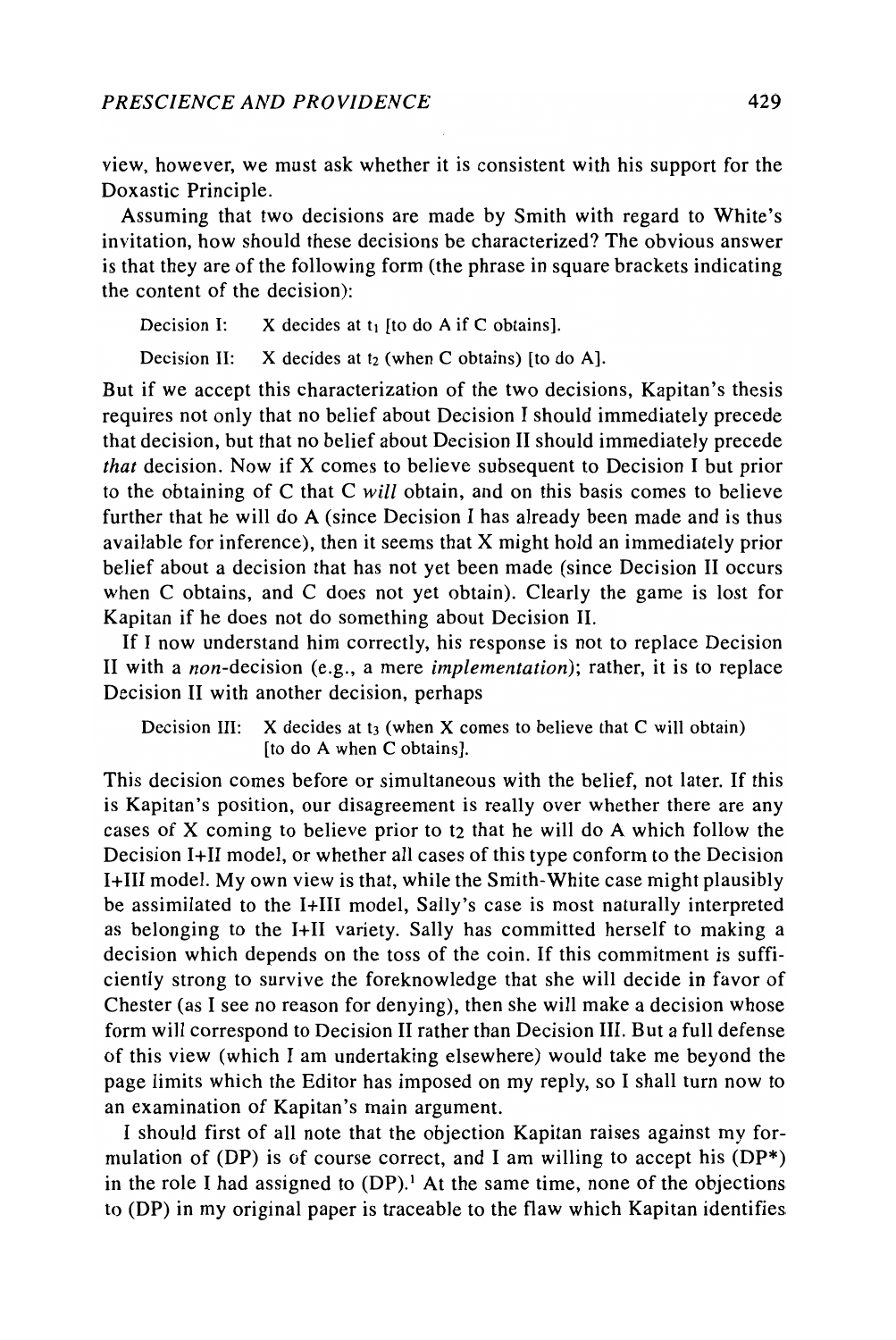and corrects in moving to (DP\*); insofar as I have succeeded in raising any doubts about (DP), then, those doubts are inherited by (DP\*). Kapitan understands this, and therefore undertakes to lay out a positive case for  $(DP^*)$ , one which rests on two planks. The first is (DO), the principle that decisionmaking presupposes a belief in the openness of the future-what I shall refer to as *doxastic openness.* The second is a particular account of what doxastic openness involves. I have no quarrel with (DO), which is why (as Kapitan correctly notes) I never contest it in my paper. My problem concerns Kapitan's account of doxastic openness.

Kapitan begins his account unexceptionably enough: for an action A to be doxastically open for an agent  $X$  at time t,  $X$  must presume or take himself to believe both (i) that his A-ing or not A-ing is dependent on his decision, and (ii) that his decision is still (at t) contingent. Now if the presumption of doxastic openness, so understood, is to prevent the agent from simultaneously holding an (accessed) belief about his future action, it is hard to see how clause (i) could be the source of the trouble. If X believes that he will A, he may further believe that he will A because he will decide to A, in which case clause (i) would be satisfied. If such beliefs necessarily preclude doxastic openness, it must be owing to clause (ii). And indeed, this appears to be Kapitan's view as well, since he focuses his defense of (DP\*) on the proper construal of 'contingency' and its implications.

What we learn about 'contingency' as it appears in clause (ii) is that it is not a mere logical or nomological modality; rather, it is a relative modality, meaning that the contingency in question is *relative to* some set of propositions S. But the mere fact that p is noncontingent relative to some S is hardly sufficient to render p doxastically closed, for there is *always* an S (e.g., {p}) with respect to which p is noncontingent; it is also necessary that the propositions constituting S, with respect to which X believes his decision to be noncontingent, should be relevant to the issue of doxastic openness. Kapitan identifies the relevant S as propositions about "prevailing circumstances" or "circumstances as they now stand." He is right to qualify S in this way, for obvious reasons. Propositions about circumstances which do not yet obtain are simply irrelevant to what is contingent *now.* By restricting S to "prevailing" circumstances, Kapitan appears to be rejecting the blandishments of fatalism, which regards *all* circumstances (including those that will not prevail until some future date) as relevant to determining what lies open. Applying this understanding of relative contingency to clause (ii), Kapitan therefore concludes that "an agent *takes* a course of action to be open only by *assuming*  that both it and its complement are possible given *circumstances as they now stand* [emphases added]."2

I am simply at a loss how it is that Kapitan moves from this conception of doxastic openness to the claim at the end of the succeeding paragraph that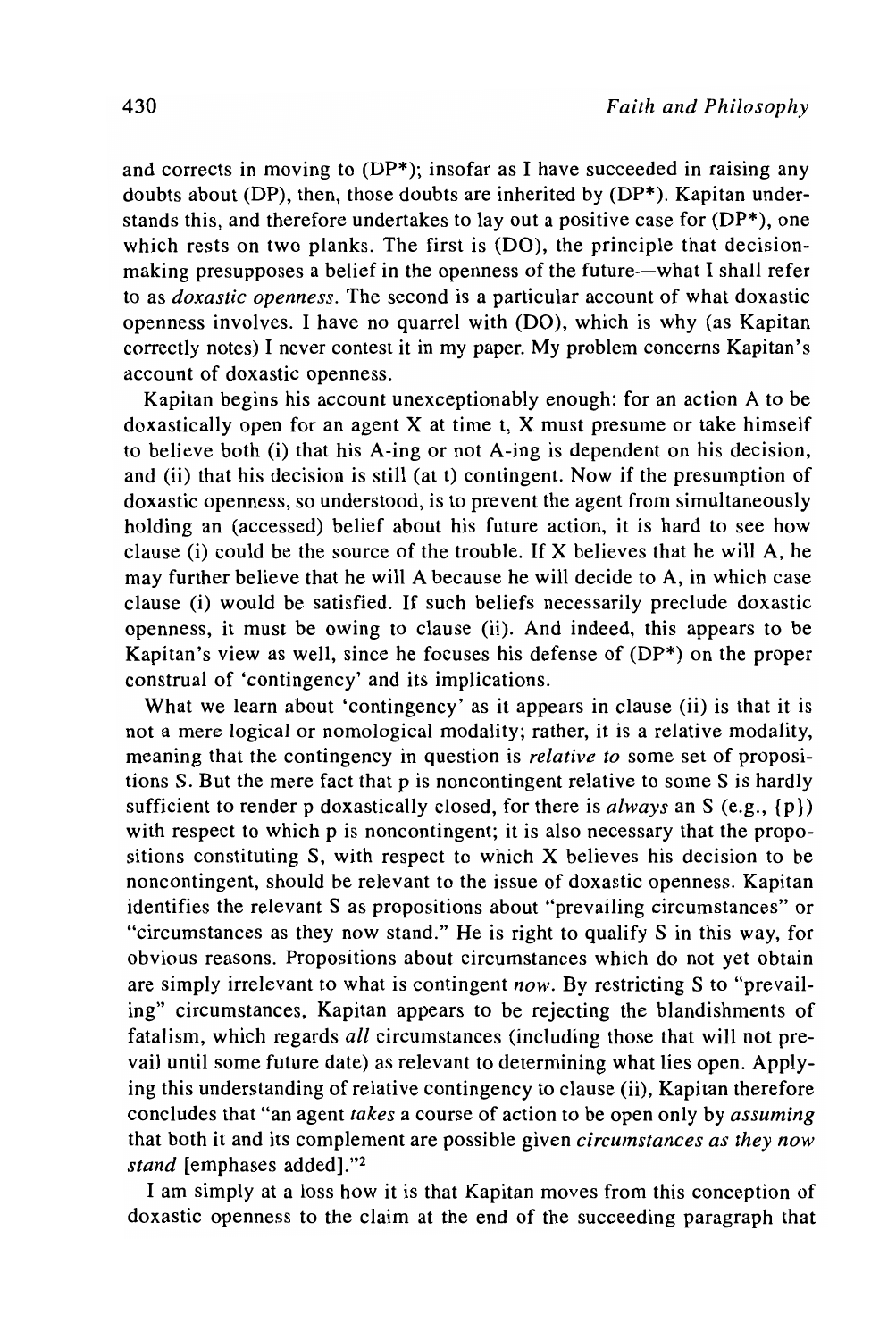"a suitably rational and self-reflective agent who already believes that he will do A takes the future to the 'fixed' or 'settled' with respect to his A-ing, not 'open. "'3 Kapitan's own analysis of doxastic openness rightly restricts the relevant beliefs to those about *circumstances as they now stand,* and the belief that one *will* do A is not a belief about circumstances as they *now* stand; therefore it cannot compel a "suitably rational and self-reflective agent" to regard the future as "fixed" or "settled" rather than "open." Any agent who arrived at such a conclusion would only be demonstrating his susceptibility to the modal fallacies underlying fatalism. While some agents might make (and indeed have made) such a mistake, we can be confident that an inerrant deity would never be deceived in this way.

In light of the foregoing, I see no reason to retract what I said in my original paper:

But why must Sally's belief that she will marry Chester undermine her belief in an open future? She has no grounds for supposing that she *must* marry Chester, or that she *can* 'f pursue another course of action. If she nevertheless looks upon her future as closed, it only proves that she is as credulous about fatalism as she is about fortune-tellers. <sup>4</sup>

The failure of Kapitan's main argument simply reinforces the point.

I turn now to the essay by Professor Basinger, which focuses exclusively on the conditional decision scenario (or 'CDS,' as I shall now refer to it) to be found at the end of my paper. He unfortunately begins by misrepresenting my position, perhaps not altogether culpably, and while this mistake does not directly affect his argument it is nevertheless worth correcting. He apparently understands me to be accepting both the Metaphysical and the Doxastic Problem as genuine, and then introducing the CDS as a way to "circumvent" these problems. Now Basinger is partially correct regarding my position on the Metaphysical Problem: my whole approach to that problem in the paper is to grant the Metaphysical Principle and then show how God can circumvent it. But he is *only* partially correct: the fact that I grant the principle for the sake of argument does not mean that I believe it to be true, and my favorable reference to David Lewis's view of the matter should indicate that I share his doubts. Basinger is not even partially correct regarding my position on the Doxastic Problem, since I explicitly reject the Doxastic Principle upon which that problem rests. I will nevertheless accept a small measure of blame if the following speculation about the source of Basinger's error is accurate.

It may have seemed to Basinger, first, that the CDS *does* circumvent, or at any rate is *designed* to circumvent, the Doxastic Problem; and second, that there could be no point to my circumventing this problem if I did not regard it as genuine. But neither of these premises is correct. In the first place, the only feature of the CDS which might suggest that it circumvents the Doxastic Problem is that it locates a key providential decision prior to the exercise of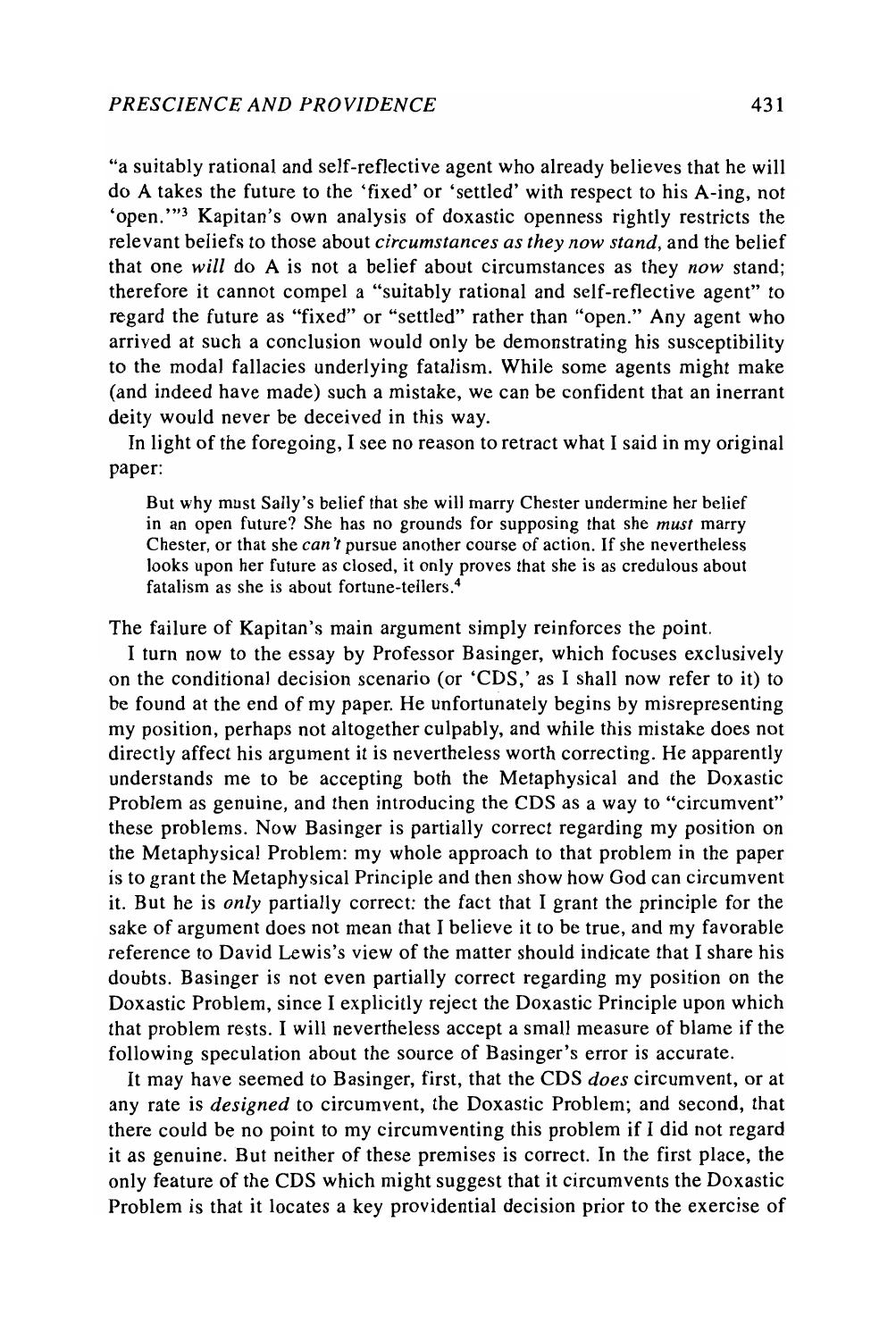divine foreknowledge (while preserving a useful role for foreknowledge with respect to a subsequent decision). But this suggestion is misleading, since the CDS concerns only *logical* priority, while the Doxastic Principle is a thesis regarding *temporal* priority. Thus God's knowledge and decisions may be logically related in the manner set forth in the CDS while remaining temporally related in the way proscribed by the Doxastic Principle. And indeed this is the case: though the foreknowledge of an eternally omniscient Deity may be logically subsequent to His conditional decisions, He nevertheless possesses that foreknowledge *while* making those decisions. This is just what the Doxastic Principle rules out. So the CDS, despite appearances, offers nothing to vitiate a direct conflict with the Doxastic Principle. Kapitan at least understands this, since he justifies his dismissal of the CDS by referring back to his earlier defense of the Doxastic Principle. Quite right: if the Doxastic Principle is true, omniprescient deliberation is a lost cause—at least nothing in the CDS can serve to rehabilitate it.

In the second place, since I do not offer the CDS as a means of circumventing the Doxastic Problem, there must be some other point to that scenario. But what is that point? It is here that I am willing to share some of the blame with Basinger, for I see now that the point of the CDS is not made sufficiently clear in the paper, and Basinger may not be the only reader who inferred a point different from the one I intended. So let me clear up the confusion forthwith. At the juncture where I introduce the CDS I regard myself (rightly or wrongly) as having *already* shown that the Metaphysical Problem (whether genuine or not) is circumventable, and that the Doxastic Problem (whether circumventable or not) is not genuine. But these results are purely negative, and I wanted to conclude the paper with some *positive* suggestion for how God might put His foreknowledge to providential use, given the maneuvering room opened up by my critique of the Metaphysical and Doxastic Problems. This is the role I intended the CDS to play in the paper. If it succeeds in this role, it is pure gain, while if it does not succeed, my basic argument against the new consensus remains unaffected.

So there is less riding on the CDS than Basinger supposes. I am nevertheless prepared to defend it. Basinger develops his argument through an analysis of a test case involving a young woman named 'Sue' who prays for guidance regarding a marriage proposal from a young man named 'Tom.' Basinger employs this case, not on behalf of the two problems I address in the paper (which he claims I have successfully circumvented), but in order to raise a new problem. As he sees it, the price of avoiding the Metaphysical and Doxastic Problems by adopting a conditional decision strategy is that divine actions guided by this strategy cannot increase God's providential control. In order for the CDS to make a genuine contribution toward God's providential ends, the antecedents describing the conditions under which God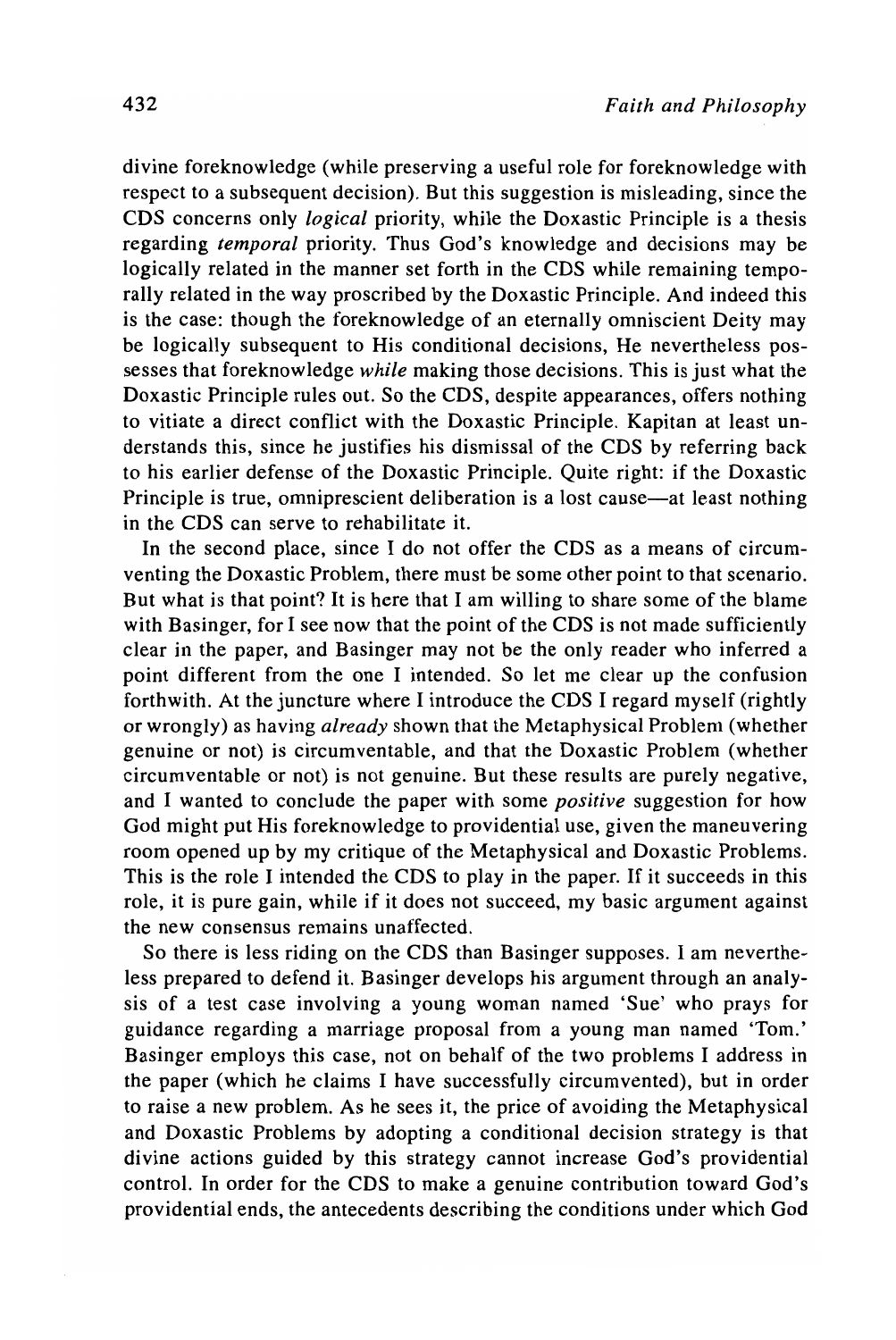would respond in the ways set forth in the consequents must include information sufficient for God to judge that there is some point to His intervention. In the case of Sue and Tom, for example, the mere fact that Tom will die in a tragic auto accident is insufficient: the antecedent must be enriched to include information connecting Tom's death with some good to be achieved (or evil avoided) through God's advising Sue to reject his proposal. Basinger's contention is that when all providentially relevant information is packed into the antecedent, the CDS collapses.

Before seeing how Basinger backs up this charge, I wish to note that he is absolutely correct in pointing out that the antecedents employed in the CDS may often require considerable enrichment before becoming providentially useful. (The antecedent of Basinger's Dl, for instance, surely needs to be fleshed out with information about the kind of person Sue is.) I did not go into this in my paper because it did not seem to me that anything in my argument hinged on whether those conditional decisions were simple or complex. It is certainly open to a critic to argue that I was wrong in this assumption; but Basinger's argument to this effect is unpersuasive on a number of counts.

Basinger proposes two ways that God's conditional decision regarding His advice to Sue might be rendered providentially useful. The first of these, expressed in Basinger's D2, is to include in the antecedent information about the outcome of God's decision-making. Does He end up advising Sue against marriage? If so, does Sue accept and act on His advice? Does her action conduce toward the good that God desires for her (and others)? But this way of saving the CDS won't work, Basinger argues, because divine knowledge of such an antecedent (enriched with answers to these questions) must conflict with divine agency. It is incompatible with God's action resulting from a *decision,* for this implies the possibility of God deciding otherwise, and "even God is not free to do what he knows he will not do";<sup>5</sup> and it is incompatible with God's action increasing His providential *control,* for He already knows whether His purposes will be advanced, and any action He might take in light of that knowledge is therefore pointless: if what He knows is that His ends will *not* be achieved, then providential intervention in the situation must be inefficacious, and if what He knows is that His ends *will* be achieved, this will happen "regardless of the type of activity D2 directs God to implement."<sup>6</sup>

I confess that I find this part of Basinger's argument a bit baffling. The outcome of God's decision-making, which Basinger regards as "relevant information," strikes me as utterly irrelevant-at least I can't imagine what it is supposed to be relevant *for.* Presumably what counts in this context is relevance for divine decision-making. This is enhanced when the antecedents of the CDS are enriched with *reasons* for God to perform the actions described in the consequents. But the fact that God *will* do A cannot be a reason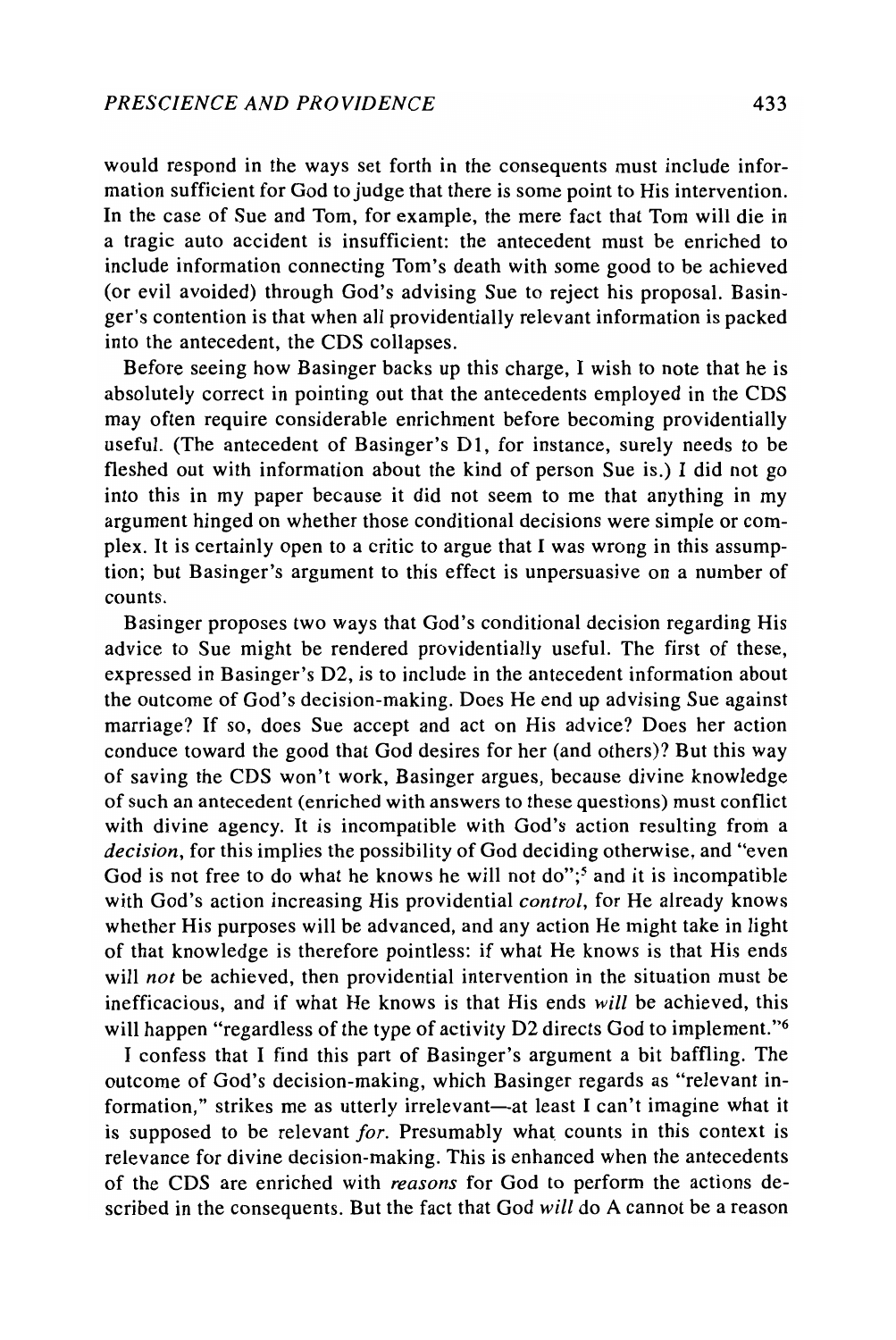for His deciding *to* do A. How then could knowledge of this fact enhance God's providential position? This strategy for antecedent enrichment is simply a non-starter.

Basinger, of course, introduces this strategy in order to show that it is unavailable to me. He is right about this, but only for the reason just adumbrated, not for the reasons that he himself cites. His first reason, that "even God is not free to do what he knows he will not do," I assume to be an instance of the more general claim that

(1)  $x$  is not free to do what x knows he [x] will not do,

rather than

(2) x is not free to do what God knows x will not do.

These point to distinct foreknowledge problems, and (2) is neither addressed in my paper nor possessed of the uncontroversial character which would allow Basinger to cite it so confidently in support of his position.<sup>7</sup> (1), however, is simply false: surely I can know that I will eat tomorrow without thereby losing the freedom to refrain from eating tomorrow. What Basinger presumably has in mind here is rather

(1') x cannot *decide* to do what x knows he [x] will not do.

But Basinger never explains why this principle ought to be accepted. He could perhaps point to (DP) (or (DP<sup>\*</sup>)) and urge that  $(1')$  be accepted on the same grounds, but the cogency of these grounds is precisely what is in dispute. Basinger cannot hope to confute my position simply by reaffirming the very principle that I reject.

His second reason for dismissing D2, as we saw, is that foreknowledge of its antecedent cannot increase God's providential control. But we must ask: increase beyond *what?* If the benchmark is simply *what will be,* then of course it is impossible for God to use His foreknowledge to exceed this benchmark; but this is only because it is impossible for anyone to bring about a state-ofaffairs consisting of the future being different from what it will be, an impossibility that has nothing to do with foreknowledge and the alleged uselessness thereof. If, on the other hand, the benchmark is *what would have been,* then Basinger offers no reason for thinking that God could not draw on His foreknowledge to exceed this benchmark: if the antecedent conditions that God foreknows to obtain include both the fact that Tom will die a tragic death and the fact that the best for Sue will come about, the latter may be the happy result of God having used His foreknowledge of the former to advise Sue against marriage, thus constituting a providential gain over the result that would have obtained if God had not relied on His foreknowledge to advise Sue as He did. Basinger's mistake here is reminiscent of the fallacy in one of the classic arguments for fatalism: either I will be hit by a car while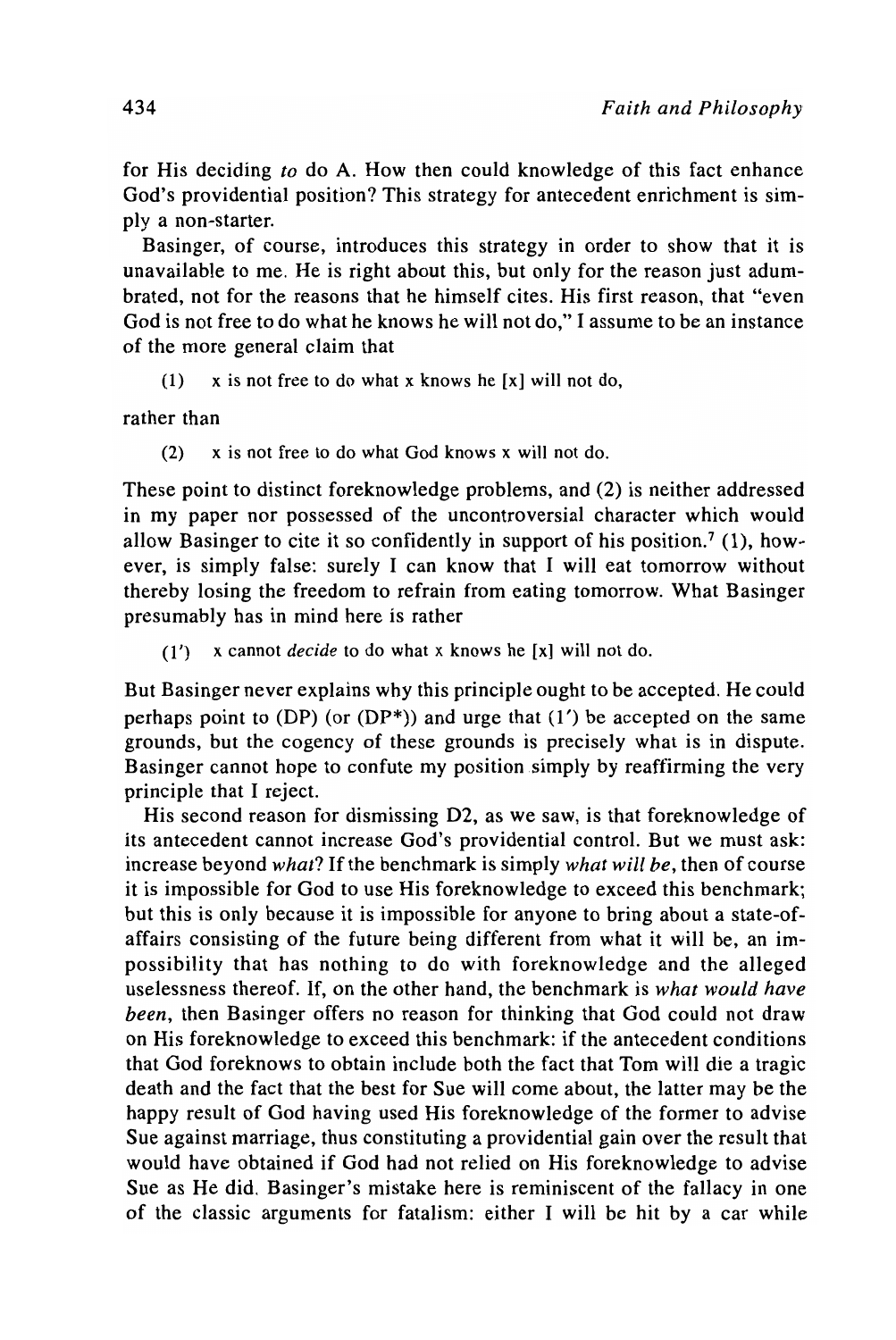crossing this street, or I won't; if I will, any precautions I take will be ineffective; if I won't, any precautions I take will be unnecessary; therefore it is pointless to take precautions. While this fallacious instance of Constructive Dilemma involves antecedent truth and Basinger's involves antecedent knowledge, I see nothing in Basinger's argument to show why this should make a difference. If antecedent truth does not render precautions pointless, it is unclear why *knowledge* of antecedent truth should persuade a rational agent that precautions are pointless.

So the antecedent enrichment strategy offered by D2 does not rule out enhancement of divine decision-making, as Basinger avers. Its real problem, as I pointed out, is that it misidentifies the sort of information that would lead to a real improvement in God's providential position. What D3 offers is at least relevant to this end, so Basinger's critique of this strategy is a rather more serious affair.

D3 replaces information about what *will* result from God's decision on advising Sue with information about what God might *reasonably expect* to result from His decision. Basinger expresses this information probabilistically, enriching the antecedent of D3 with

(3) If Sue refuses Tom's proposal, what is best for her will probably come about.

Now Basinger's critique of this strategy may be formulated in the following way. Exactly one of these four propositions must be true:

- (4) Sue refuses Tom's proposal and what is best for her comes about.
- (4') Sue refuses Tom's proposal and what is best for her does not come about.
- (5) Sue does not refuse Tom's proposal and what is best for her comes about.
- (5') Sue does not refuse Tom's proposal and what is best for her does not come about.

God therefore knows one of these propositions to be true. Suppose it is (4) or (4'). But if God believes either of these propositions, He cannot also believe (3): knowledge of what *will be* must override beliefs about what *will probably be.* Suppose then that God believes either (5) or (5'). This is compatible with His also believing (3); unfortunately, He knows (in virtue of knowing  $(5)$  or  $(5')$  that  $(3)$  is providentially irrelevant. So whichever of these propositions God believes, He cannot draw upon (3) in order to enhance His providential control.

Basinger's treatment of (5) and (5') involves him in the same fallacy we exposed in discussing D2. The fact that I do not take precautions in crossing the street does not make it practically irrelevant that, *were* I to take precautions, I would probably get to the other side safely. Likewise the fact that Sue does not refuse Tom's proposal does not make it providentially irrelevant that,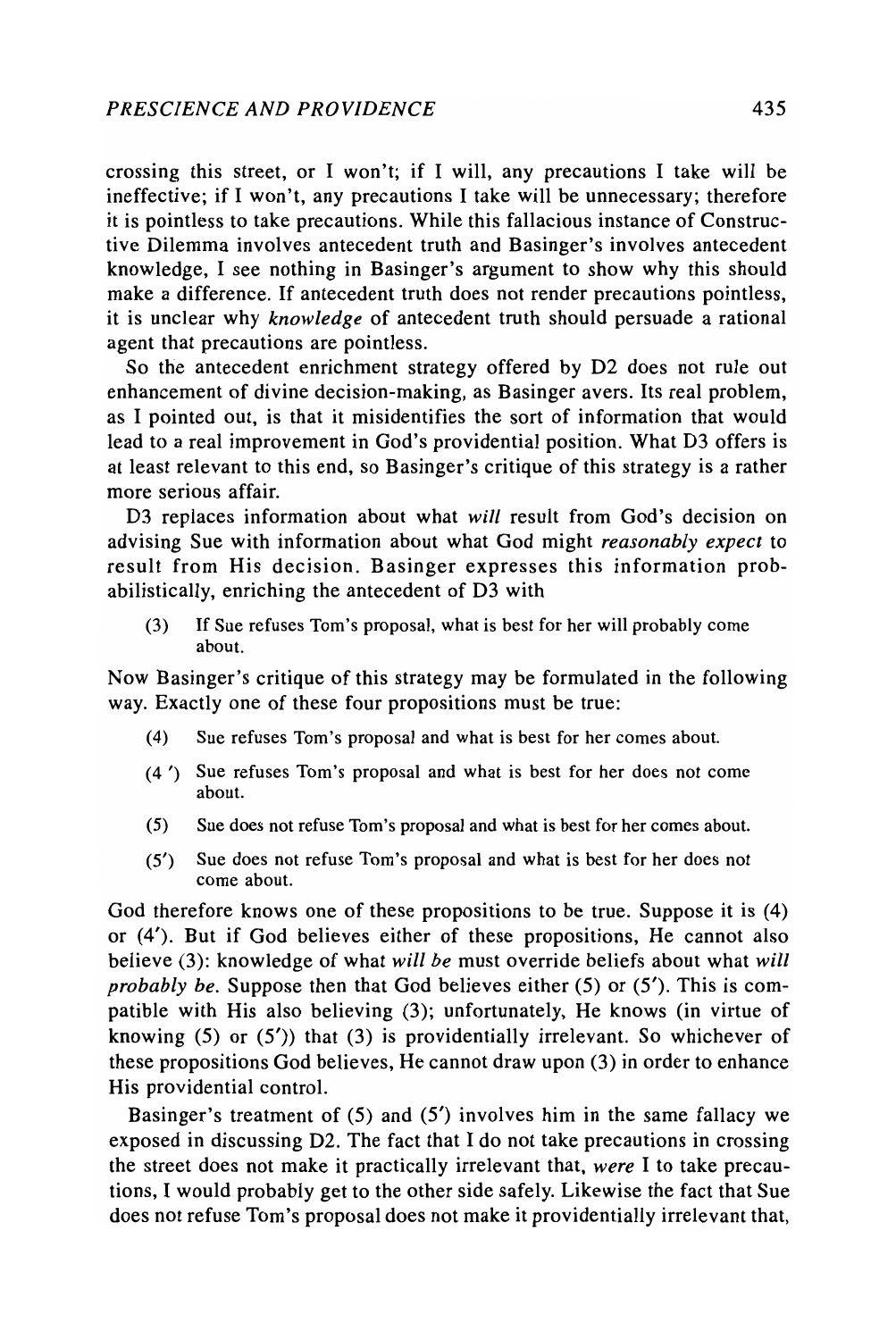*were* Sue to refuse his proposal, what is best for her would probably come about (indeed, if Sue accepts the proposal, it may be because God refrained from advising her against it). So if (3) is true, then whether or not Sue refuses (and God *knows* that she refuses), God has the power, through advising Sue against marriage, to bring about conditions in which the achievement of His providential ends is more likely. What more is required for God's foreknowledge of Tom's death to be providentially useful?

So much for (5) and (5'). Basinger's treatment of (4) and (4'), however, involves him in some new mistakes. I shall mention three.

(i) We ordinarily accept as true such statements as

(6) There is a probability of 1/6 that this die will come up 6 on the next throw,

while granting that either

(7) This die will come up 6 on the next throw

or

(7') It is not the case that this die will come up 6 on the next throw

is also true. But if  $(6)$  and  $(7)$  may both be true, why not  $(3)$  and  $(4)$ ? If  $(6)$ and  $(7')$ , why not  $(3)$  and  $(4')$ ? Of course, if probability is an ineluctably epistemic notion, it may not be possible to *believe* both members of these pairs. But Basinger gives no reasons for adopting this interpretation of probability as it functions in (3).

(ii) Even if he could defend the concept of probability required by his argument, it would be irrelevant to the CDS. Suppose, e.g., that  $(6)$  and  $(7)$ are *not* cotenable; the latter will still be cotenable with

(6\*) There is a probability of *1/6* that *a fair 6-sided die* will come up 6 on the next throw.

And even if (3) and (4) are not cotenable, the latter is surely cotenable with

(3\*) If *someone with properties P, ... Pj* avoids *marriage under conditions*   $C_1...C_k$ , what is best for that person will probably come about.

But it is (3\*), not (3), which is at work in the CDS. God's conditional decisions are reached logically prior to the actualization of a particular world, and thus must contain general terms rather than proper names. When reparsed in this way, the antecedents of D3 will all be accessible to divine belief despite God's knowledge of (4) or (4').

(iii) Basinger actually argues as follows:

To believe that something will quite *probably* come about-as opposed to knowing with certainty that it will come about—is to acknowledge that it is *possible* that it might not come about. But if God *knows* in W that Sue will in fact refuse Tom's proposal and that it *will* in fact be best that she did, then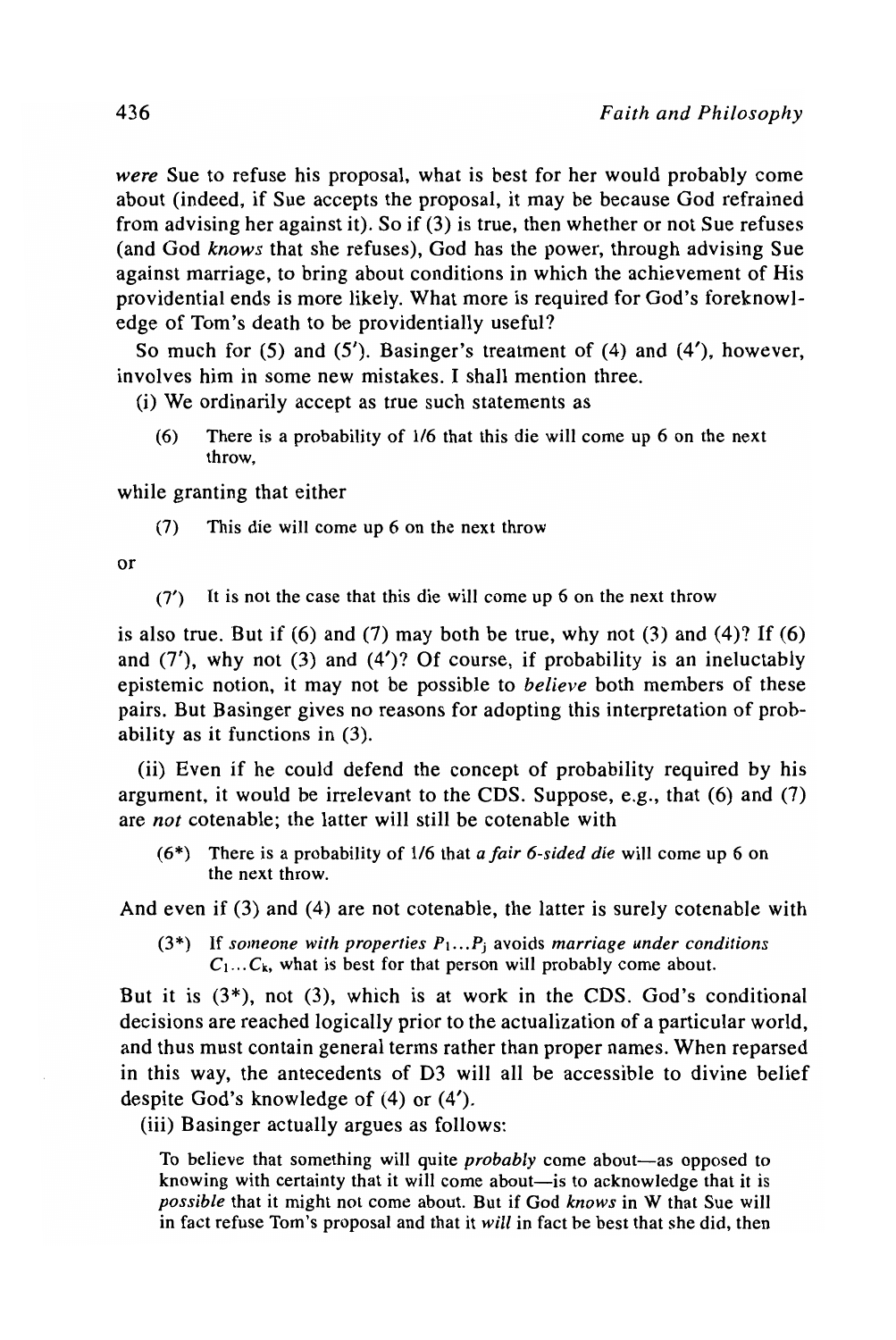God cannot simultaneously believe in W that it is even possible that what is best for Sue *might not* in fact come about if the proposal is refused.<sup>8</sup>

But Basinger is stepping here into another fatalistic trap. The usual "branching" view of the future, accepted by libertarians and (most) determinists alike, is that while a particular future *will* be actual, alternative futures are nevertheless (at least logically) *possible.* Now if this is true, why can't God believe it? Why can't God believe both that Sue refuses and prospers in the actual world *and* that she refuses and languishes in some merely possible world? Basinger seems to be saying that God cannot believe both these things because they are *not* jointly true: if something *will* be the case, then it's not even *possible* that it *not* be the case. But then Basinger is a fatalist.

So there are a number of ways in which D3 can evade Basinger's attack. He could always mount a new attack, perhaps meeting with greater success. But even if he managed to show that God's simple foreknowledge is providentially impotent in the case of Sue and Tom, he would still have to show that this is a *representative* case if he is to generalize from it to the conclusion that my defense of the traditional view is "flawed in principle." This is impossible, however, since his example is not representative. A significant feature of Basinger's example is that God's purpose in acting as He does is achieved only if (i) His action leads to *something else* (beyond the action itself), and (ii) other agents are cooperative. Will Sue take God's advice? That's up to Sue, not God. Will acting on God's advice conduce toward Sue's good? That too depends on how Sue responds to the conditions in which she finds herself. God cannot control the choices of other free agents so long as He elects to respect their freedom, and this limit on God's omnipotence is quite independent of any alleged inadequacies in simple foreknowledge. It seems to me, however, that it is this special feature of Basinger's case that leads to whatever difficulties it actually presents for divine control. That this is so can be seen by considering providential interventions which lack this element. Alongside Basinger's test case let us place:

- (8) Sue is a contestant on a game show. God foresees that she will choose Door #3; He therefore manipulates events so that the Grand Prize is placed behind that door.
- (9) Knowing that an unstable general is about to order a full-scale nuclear attack, God channels the acid runoff from a nearby toxic waste dump so that it eats through the telephone cables underneath the Presidential Palace and the general's order is never received.
- (10) God wishes that the lost Ark of the Covenant not be found again until the Second Coming. Foreseeing that no one will ever look inside a particular cave in the side of a *wadi* not far from Jerusalem, He contrives to have the Ark slip from its litter and tumble into that very cave while a small band of Israelites spirits it away from their enemies under cover of darkness.